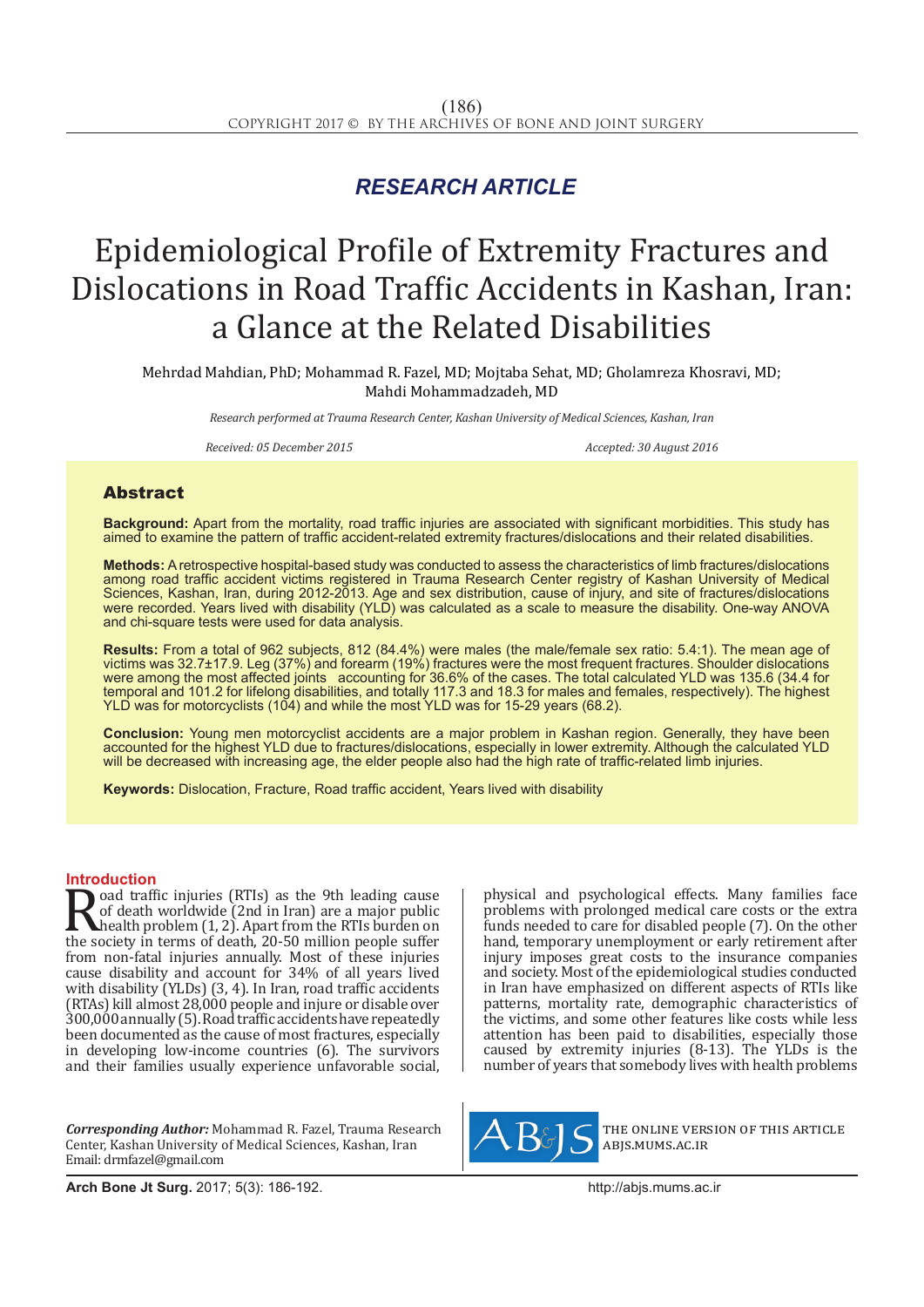and depends on the severity of the disability. People in car, motorcycle, or other accidents often have multiple bone fractures. Although most fractures heal with no permanent injury and only disable the injured ones for a short time, there are several complications that can occur with broken bones and may lead to long-life disabilities. Knowing the pattern of the extremity fractures as the most common RTA fractures is very important for policymakers and strategy planners with great impact on public emergency services, health and rehabilitation centers to determine priorities, apply preventive strategies and improve the services provided (14, 15). This study has aimed to determine the pattern of the extremity fractures and dislocations in RTA victims admitted to a level III trauma center in Kashan, Iran, during a one-year period with emphasis on the disability caused by such fractures in terms of YLDs.

#### **Materials and Methods**

The approval to conduct this study was provided by the ethics committee of Kashan University of Medical Sciences (KAUMS). Throughout a retrospective descriptive hospital- based study, the registration system of Trauma Research Center of KAUMS, Kashan, Iran, from March 2012 to March 2013 was used for data analysis. This registry covers all governmental hospitals. Since the treatment cost for traffic casualties is free in Iran, most victims of traffic accidents are referred to governmental hospitals for treatment; however, the information from the only private hospital in the region was also collected to prevent possible dropout cases of discharge due to personal satisfaction. The duplicate cases in terms of name, national code, type of injury, and date of accidents were removed. The International Classification of Diseases and Causes of Death (ICD 10) codes for orthopedic traffic injury admissions were used for data analysis. Finally, 962 RTI victims with extremity fractures and valid ICD-10 codes from Kashan region (including Kashan and Aran-Bidgol counties) that led to hospital filing were included in this study. The age and gender composition of Kashan Region in 2012 were provided by the department of statistics, KAUMS. The global burden of disease (GBD) approach was used to calculate YLDs (16). The YLDs calculation for orthopedic traumas needs estimates of injury incidence, average duration of associated disability, and the disability weight. A disability weight indicates the average severity of any physical disability associated with each injury. The disability weights are expressed as a number on a scale from 0 to 1, with 0 representing the ideal health and 1 representing death. YLD is calculated as follows:

$$
YLD = \sum_{i} YLD_i = \sum_{i} \sum_{x} N_{i,x} \times DW_{i,x} \times L_{i,x}
$$

where *i* is the injury, *x* is the age and gender category, *N* is the number of incident cases, *DW* is the disability weight and *L* is the average duration (17).

A case the incident of trauma was defined as a serious enough event to necessitate treatment by the emergency services or hospitalization (17). Our trauma registry system met these criteria. Assuming that all RTI victims have been finally referred to one of the regional hospitals,

the number of registered cases in the health centers as traffic injury victims was considered as incidence. All injuries were also assumed as treated.

For the purposes of the present study, it was decided to use the disability weights determined by the WHO as used in the original global burden of disease study and national burden of disease in Iran (18). The short and long-term GBD durations for injuries were used as the duration of disability (19). The duration of lifelong injuries was based on the remaining life expectancy of the person. Thus, it was assumed that a lifelong injury would not reduce the lifeexpectancy of the casualty. The remaining life expectancy data were calculated based on the life table that was used in the previous burden of disease studies (20).

Only one injury (the injury with the highest YLD) was included in victims with multiple fractures to avoid unrealistically high calculated YLDs (20, 21). The YLDs were only calculated for upper and lower extremity fractures and dislocations.

Data analysis was done by SPSS software version 16.0 (SPSS Inc., Chicago, Illinois, USA) using one-way ANOVA and chi-square test. A *P<0.05* was considered as statistically significant.

#### **Results**

For the one year study period, 2206 cases with valid ICD-10 codes were recorded as hospitalized road traffic accident victims in Kashan region; among whom, 962 cases (812 males (84.4%), a male/female sex ratio of 5.4:1) had limb fractures and dislocations based on the corresponded codes and were enrolled in the study. Multiple traumas were observed in about 25% of the victims. As shown in Table 1, leg (tibia and fibula) (37.6%) and forearm (radius and

| <b>Table 1. Disrtibution of fractures and dislocations</b> |     |                |  |  |  |  |
|------------------------------------------------------------|-----|----------------|--|--|--|--|
| <b>Fractures</b>                                           | No. | $\%$           |  |  |  |  |
| Bone                                                       |     |                |  |  |  |  |
| Femur                                                      | 139 | 14.4           |  |  |  |  |
| Tibia and fibula                                           | 362 | 37.6           |  |  |  |  |
| Radius and ulna                                            | 186 | 19.3           |  |  |  |  |
| Humerus                                                    | 39  | $\overline{4}$ |  |  |  |  |
| Clavicle                                                   | 41  | 4.3            |  |  |  |  |
| Pelvis                                                     | 32  | 3.3            |  |  |  |  |
| Hand                                                       | 110 | 11.4           |  |  |  |  |
| Foot                                                       | 53  | 5.5            |  |  |  |  |
| Patella                                                    | 17  | 1.8            |  |  |  |  |
| <b>Dislocations</b>                                        |     |                |  |  |  |  |
| Joint                                                      |     |                |  |  |  |  |
| Hip                                                        | 14  | 1.5            |  |  |  |  |
| Shoulder                                                   | 26  | 2.7            |  |  |  |  |
| Ankle                                                      | 9   | 0.9            |  |  |  |  |
| Wrist                                                      | 10  | $\mathbf{1}$   |  |  |  |  |
| Elbow                                                      | 9   | 0.9            |  |  |  |  |
| Knee                                                       | 3   | 0.3            |  |  |  |  |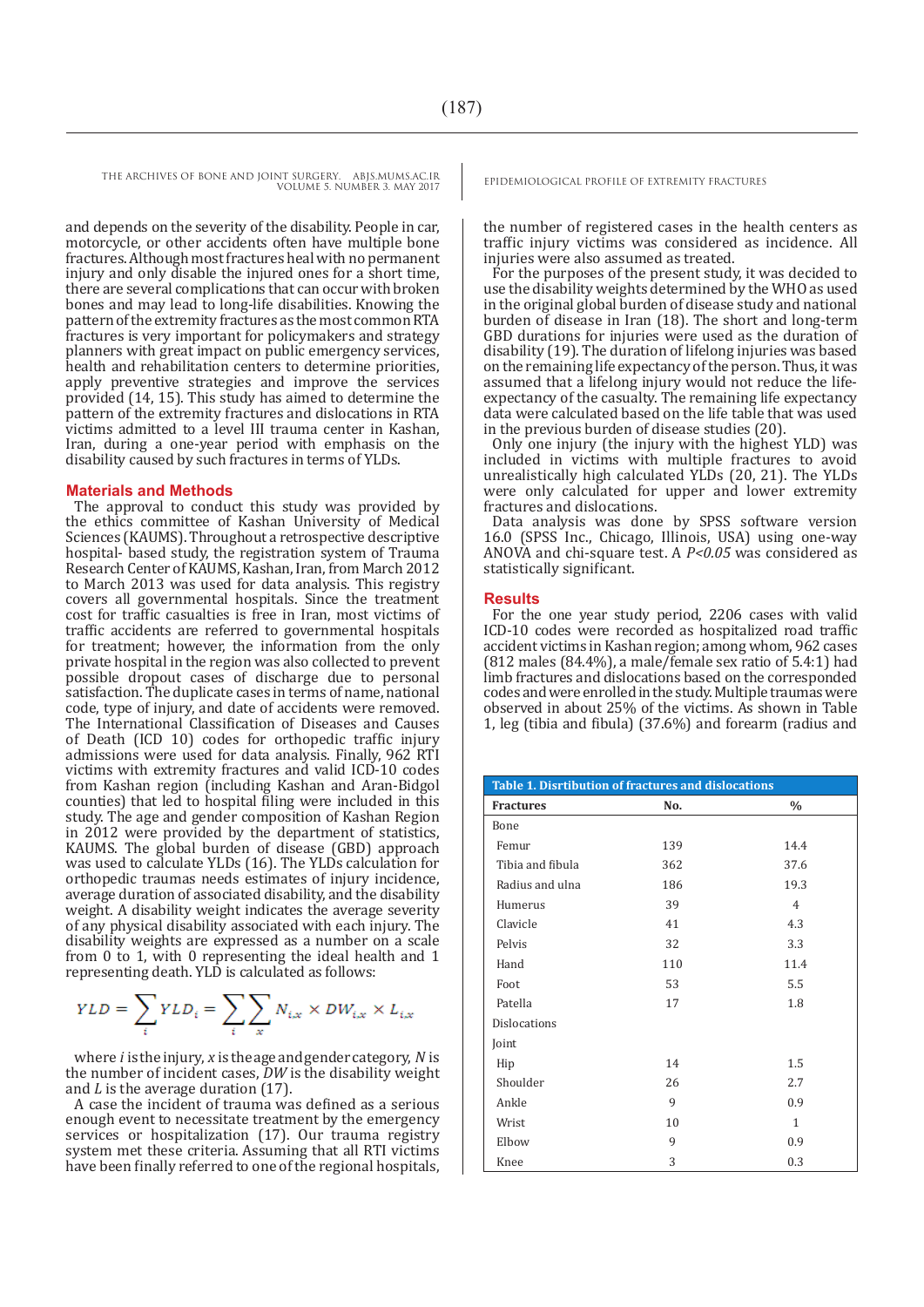THE ARCHIVES OF BONE AND JOINT SURGERY. ABJS.MUMS.AC.IR<br>VOUBLE 2 MAY 2017 VOLUME 5. NUMBER 3. MAY 2017

| Table 2. Study variables based on vehicle used by Upper and Lower limb injured <sup>†</sup> victims |                   |                   |                |                |              |                  |  |  |
|-----------------------------------------------------------------------------------------------------|-------------------|-------------------|----------------|----------------|--------------|------------------|--|--|
|                                                                                                     | Type of vehicle   |                   |                |                |              | $\boldsymbol{P}$ |  |  |
| Variable                                                                                            | Pedestrian No (%) | Motorcycle No (%) | Car No $(\% )$ | Bicycle No (%) | Total No (%) |                  |  |  |
| Upper extremity                                                                                     |                   |                   |                |                |              | 0.03             |  |  |
| Yes                                                                                                 | 45 (33.8)         | 274 (39.3)        | 52(45.6)       | 11(64.7)       | 382 (39.7)   |                  |  |  |
| No                                                                                                  | 88 (66.2)         | 424 (60.7)        | 62 (54.4)      | 6(35.3)        | 580 (60.3)   |                  |  |  |
| Lower extremity                                                                                     |                   |                   |                |                |              | 0.04             |  |  |
| Yes                                                                                                 | 90 (67.7)         | 434 (62.2)        | 64 (56.1)      | 6(35.3)        | 594 (61.7)   |                  |  |  |
| N <sub>o</sub>                                                                                      | 43 (32.3)         | 264 (37.8)        | 50 (43.9)      | 11 (64.7)      | 368 (38.3)   |                  |  |  |
| Gender                                                                                              |                   |                   |                |                |              | < 0.001          |  |  |
| Male                                                                                                | 78 (58.6)         | 646 (92.6)        | 73 (64)        | 15 (88.2)      | 812 (84.4)   |                  |  |  |
| Female                                                                                              | 55 (41.4)         | 52 (7.4)          | 41 (36)        | 2(11.8)        | 150 (15.6)   |                  |  |  |
| Age [mean(SD)]                                                                                      | 38 (24.9)         | 30.9 (15.7)       | 36.7(17.5)     | 36.8 (27.5)    | 32.6 (17.9)  | < 0.001          |  |  |
| Age group                                                                                           |                   |                   |                |                |              | < 0.001          |  |  |
| <15 Year                                                                                            | 34(25.6)          | 45(6.4)           | 8(7)           | 5(29.4)        | 92(9.6)      |                  |  |  |
| 15-29                                                                                               | 22(16.5)          | 353 (50.6)        | 37 (32.5)      | 4(23.5)        | 416 (43.2)   |                  |  |  |
| 30-44                                                                                               | 24(18)            | 168 (24.1)        | 32 (28.1)      | 1(5.9)         | 225 (23.4)   |                  |  |  |
| 45-59                                                                                               | 15 (11.3)         | 77(11)            | 26 (22.8)      | 2(11.8)        | 120 (12.5)   |                  |  |  |
| $>60$                                                                                               | 38 (28.6)         | 55 (7.9)          | 11(9.6)        | 5(29.4)        | 109(11.3)    |                  |  |  |
| Total                                                                                               | 133 (100)         | 698 (100)         | 114 (100)      | 17(100)        | 962 (100)    |                  |  |  |
| Type of injury                                                                                      |                   |                   |                |                |              |                  |  |  |
| Dislocation                                                                                         |                   |                   |                |                |              | 0.4              |  |  |
| Yes                                                                                                 | 6(2.1)            | 45(3)             | 6(1.6)         | 3(5.3)         | 60(2.7)      |                  |  |  |
| No                                                                                                  | 285(97.9)         | 1460(97)          | 347(98.4)      | 54(94.7)       | 2146(97.3)   |                  |  |  |
| Fracture                                                                                            |                   |                   |                |                |              | < 0.001          |  |  |
| Yes                                                                                                 | 123(42.3)         | 671(44.6)         | 113(32)        | 14(24.6)       | 921(97)      |                  |  |  |
| N <sub>O</sub>                                                                                      | 168(57.7)         | 834(55.4)         | 240(68)        | 43(75.4)       | 41(3)        |                  |  |  |

† Including fractures and dislocations only

ulna) (19.3%) had the most frequent fractures. Shoulder dislocations were the most common joint dislocations, accounting for 2.7% of the cases. Regarding the mechanism of limb injuries, the highest percentage of upper extremity injuries was found in bicyclists (64.7% *P=0.03*), while the highest percentage of lower extremity fracture was found in pedestrians (67.7%), followed by motorcyclists (62.2% *P=0.04*) [Table 2]. Men and women were constituted as the majority of motorcyclists (92.6%) and pedestrian victims (41.4%) (*P=0.000*), respectively [Table 2]. Although the most frequent extremity fracture/dislocation rate was observed in 15-29 year age group (416 cases, 43.2%), elder people (age>60 y) also had a high rate of traffic-related limb injuries (262 per 100000) [Table 2; Figure 1]. A significant difference was found between the mean age of traffic limb injured cases regarding the mechanism of injury (*P=0.000*) [Table 2]. Motorcyclists had the lowest  $(30.9 \pm 15.70)$  and pedestrians had the highest  $(38 \pm 24.9)$  mean age.

Generally, the mean age of casualties was 32.7±17.9 years (31.7±17.4 for males and 37.6±20.3 for females, *P=0.000*). The total calculated YLD was nearly 135.6 (YLDs for temporal and lifelong disabilities were 34.4, and 101.2 respectively totally, 117.3 for males and 18.3 for females, 125.6 for lower limb and 10 for upper limb). The most YLD among fractures and dislocations was accounted for the femur fractures either for short-term or for lifelong (8 and 101.2, respectively), followed by tibia and fibula fractures (8). Based on the mechanism of injury, the most calculated YLD was accounted for motorcyclists (104), about 5 times more than the pedestrians. The highest YLD was accounted for 15-29 years patients (68.2) [Table 3].

#### **Discussion**

This study considered 962 cases of RTA victims with extremity fractures and dislocations during one- year period. Fractures were observed more in lower extremities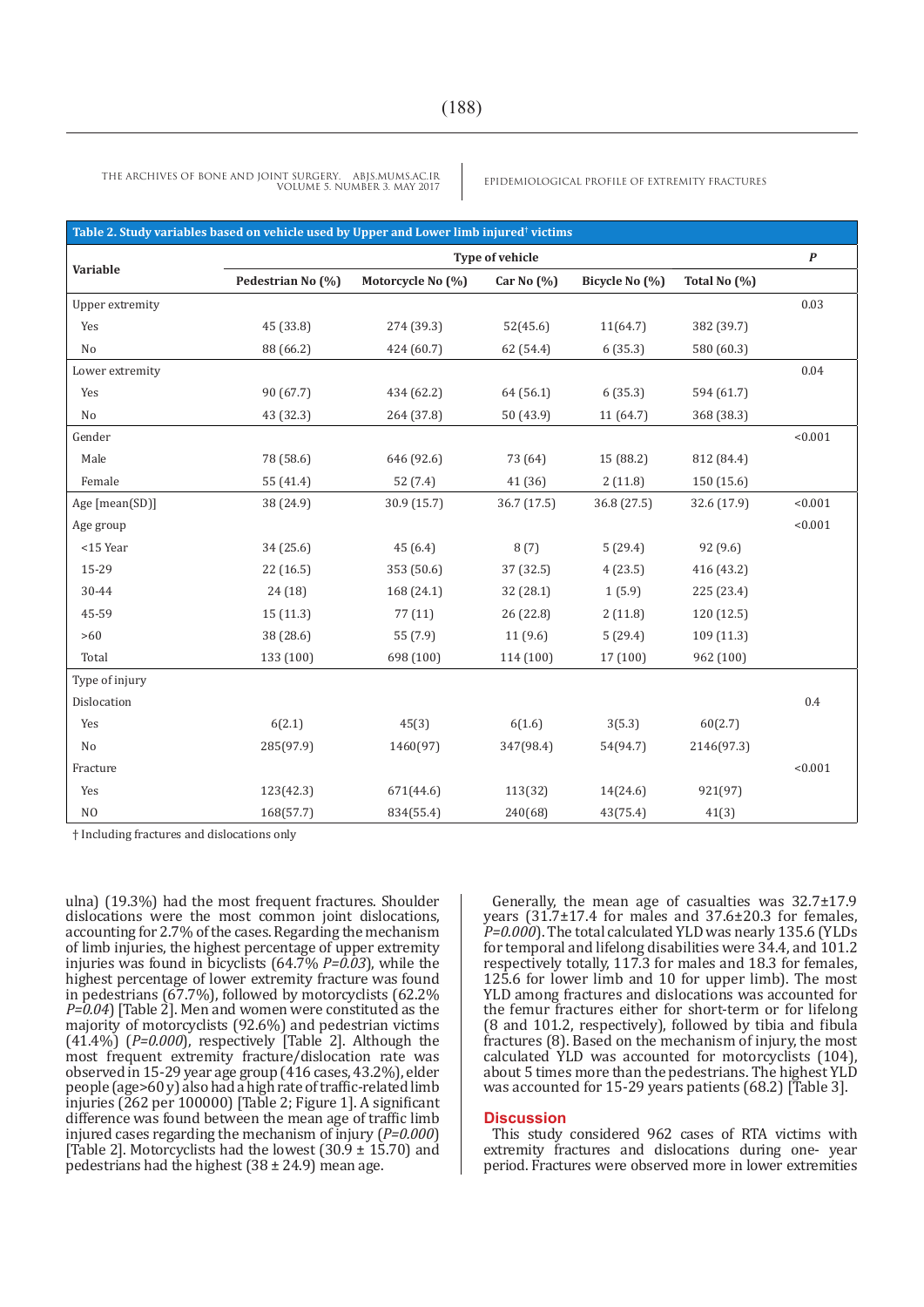

**Figure 1. Extremities' fractures and dislocations based on age and sex groups per 100000 populations.**

| Table 3. Years lived with disability based on limb, mechanism of injury and age group |                            |                            |              |                            |                            |              |              |  |
|---------------------------------------------------------------------------------------|----------------------------|----------------------------|--------------|----------------------------|----------------------------|--------------|--------------|--|
|                                                                                       | Number of YLD              |                            |              |                            |                            |              |              |  |
| Limb fracture-dislocation                                                             | Male                       |                            |              | Female                     |                            |              | <b>Total</b> |  |
|                                                                                       | <b>Temporal disability</b> | <b>Lifelong</b> disability | <b>Total</b> | <b>Temporal disability</b> | <b>Lifelong</b> disability | <b>Total</b> |              |  |
| Upper limb                                                                            | 8                          |                            | 8            | $\overline{2}$             | $\overline{a}$             | 2            | 10           |  |
| Lower limb                                                                            | 19.1                       | 90.2                       | 109.3        | 5.3                        | 11                         | 16.3         | 125.6        |  |
| Total                                                                                 | 27.1                       | 90.2                       | 117.3        | 7.3                        | 11                         | 18.3         | 135.6        |  |
| Type of vehicle used by victims                                                       |                            |                            |              |                            |                            |              |              |  |
| Pedestrians                                                                           | 15                         |                            |              | 6                          |                            |              | 21           |  |
| Motorcycles                                                                           | 93                         |                            |              | 11                         |                            |              | 104          |  |
| Car                                                                                   | 9                          |                            |              | 1.2                        |                            |              | 10.3         |  |
| Bicycle                                                                               | 0.3                        |                            |              | 0.1                        |                            |              | 0.4          |  |
| Total                                                                                 | 117.3                      |                            |              | 18.3                       |                            |              | 135.6        |  |
| Age group                                                                             |                            |                            |              |                            |                            |              |              |  |
| <15                                                                                   | 12.1                       |                            |              | 6                          |                            |              | 18.1         |  |
| 15-29                                                                                 | 60.2                       |                            |              | 8                          |                            |              | 68.2         |  |
| 30-44                                                                                 | 34                         |                            |              | 2.1                        |                            |              | 36.1         |  |
| 45-59                                                                                 | $\overline{7}$             |                            |              | 0.7                        |                            |              | 7.7          |  |
| $+60$                                                                                 | 4                          |                            |              | 1.5                        |                            |              | $5.5\,$      |  |
| Total                                                                                 | 117.3                      |                            |              | 18.3                       |                            |              | 135.6        |  |

with tibia and fibula as the most fractured bones, followed by femur. Our findings seem to be consistent with other similar researches (22-26). The lower extremity fracture was the most frequent fracture among pedestrians while cyclists were the second vulnerable group to this type of injury. A similar study in Iran showed the same results (1). The high

number of pedestrian lower extremity fractures could be attributed to the following issues: The drivers' lack of respect for pedestrians, especially when crossing the crosswalk was a major problem in our region. In addition, law enforcement against the offending drivers is very weak.

Motorcycles are a common mode of transportation in

THE ARCHIVES OF BONE AND JOINT SURGERY. ABJS.MUMS.AC.IR<br>VOURALE S NUMBER 3, MAY 2017 VOLUME 5. NUMBER 3. MAY 2017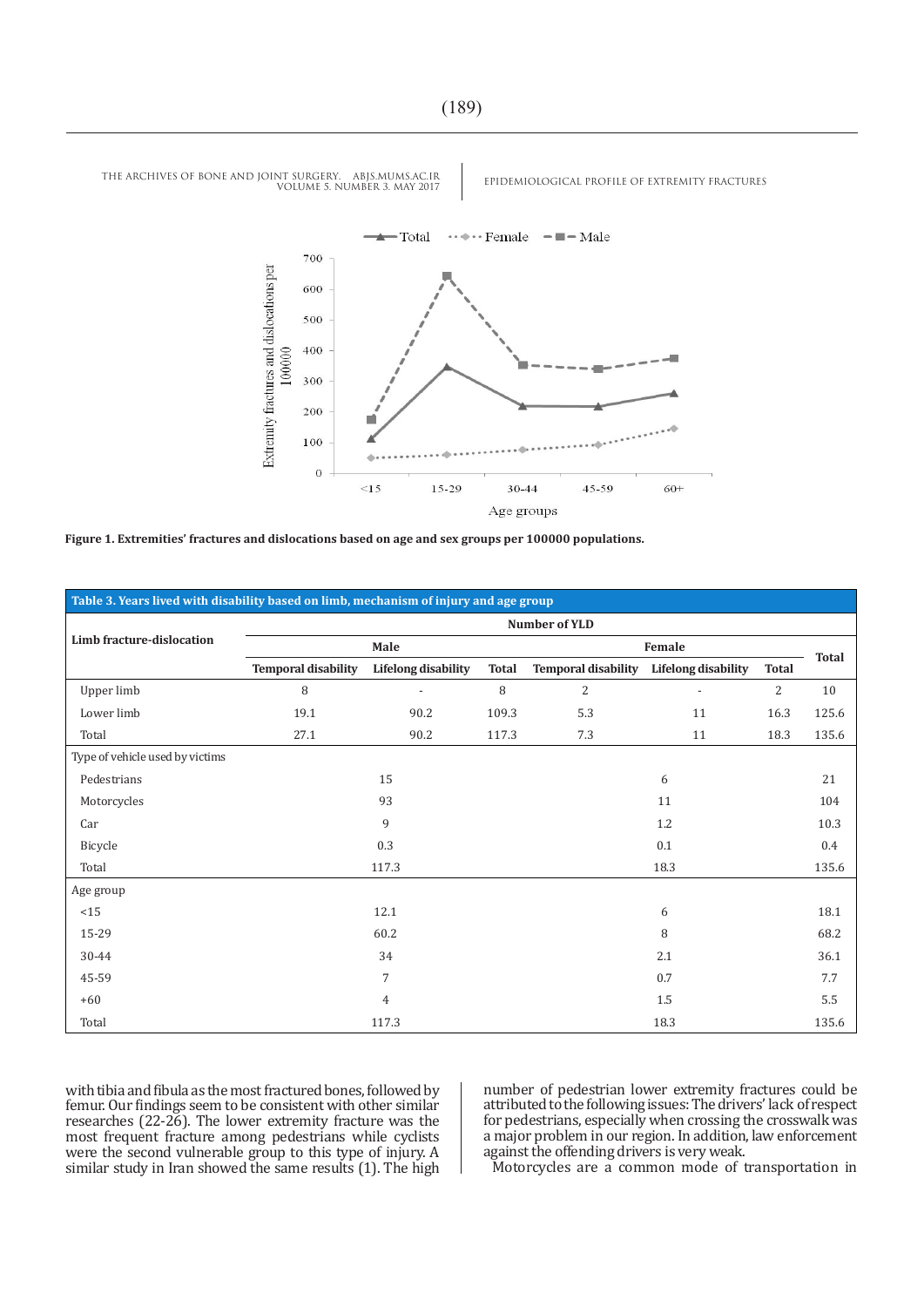small cities in Iran. Kashan City is not an exception and a recent study in Kashan showed that the motorcyclists were responsible for the most prevalent percentage of RTA victims (27). On the other hand, series of studies have shown that lower extremity fractures in motorcyclists are dominant among limb injuries (1, 5, 22, 28). Similar to the findings of Parreira, motorcyclists had the lowest mean age among other victims in our study (29). Youth drivers were considerably more likely to be involved in RTAs mainly due to the lack of enough experience as well as risky behaviors due to peer relationships (30, 31). In the present study, most of the injured victims were young men similar to the findings of many other studies  $(1, 7, 32, 33)$ . Given that most of the injured cases were motorcyclists and the fact that about 57% of them were under 29 years old and on the other hand, lower extremity fracture was the most common fracture among motorcyclists, the higher YLD in this group is justifiable. It should be noted that lower limb fractures are accompanied with more disability years compared to upper limb fractures. Moreover, Injury at a young age is associated with more YLD.

Investment on public education in this age group, encouraging motorcyclists to wear safety guards and strict law enforcement may help to reduce such complications. Male predominance for bones and joint injuries could be attributed to the men's involvement in more out-doors activities than women as breadwinners in our traditional society.

Despite the higher rate of extremity injuries in the 15-29 age group (384.5/100000), the second vulnerable group is people aged above 60 with the fracture/dislocation rate of 262/100000. Age-related changes affect many organ systems and finally lead to cognitive and motor function impairments, resulting in restricted movements and increased reaction time (34). Moreover, the frequency of fractures is increased with osteoporosis, which is a common finding in this age group. As a result, the risk of limb fracture will be increased in this population as well.

In this study, disability was considered as another aspect of RTA-related limb fractures and dislocations. For the purpose of this study to show health problems caused by limb fractures and dislocations it was decided to use YLD, the disability component of disability-adjusted life year, DALYs. YLD is defined as the years of productive life lost due to disability (17). Limb injuries, especially lower limb fractures may cause temporary motion restrictions. In some cases such as hip and femur fractures permanent gait problems may occur (35). In the present study, the most calculated YLDs was accounted for young men (15-29 y) and among motorcyclists. To the best of our knowledge, a few studies have dealt with transport mode specific YLDs and the details about YLDs caused by just limb fractures. Our findings are consistent with those of Lapostolle et al. (2009) who found 278 fracture-related YLD for a 5-year period (annual average of 55.6) in 15-24 year-old male victims of RTAs and also in line with Thailand national burden of road traffic injuries (17, 36).

There are some limitations regarding the present study. Firstly, traffic-related injuries to head, spine and trunk in RTAs victims have not been addressed in this study. Despite the fact that many victims in our study had

multiple traumas, only limb fractures/dislocations have been considered. Undoubtedly, injury to these organs is a source of major disability. Secondly, soft tissue injuries and amputations were not also included in this study. However, as mentioned previously, the present study has aimed to focus on limb fractures and dislocations as one of the main important complications of traffic injuries. The strength of this study is to address the disability caused by the limb fractures due to traffic accidents in addition to transport mode specific YLDs.

In conclusion, the most obvious findings to emerge from this study are that traffic accidents are a leading cause of bone fractures and YLD especially in individuals between 15 – 29 years old. Males were observed to be mainly involved with the lower extremity fractures and related YLD. The largest number of limb fracture victims with the highest YLD was seen among the motorcyclists.

As the motorcycle crashes were the most leading cause of limb fracture, paying attention to motorcyclists is particularly important. Since the emphasis has been taken on helmet use in motorcyclists, less attention has been paid to protect extremities. It seems that due to the high incidence of lower extremity injuries and related disability in motorcyclists, it is rational to provide some strategies to protect the lower limb against traumas during motorcycle crashes. Emphasis on the use of mandatory lower limb safety guards in motorcycles and wearing of personal protective equipment such as protective clothing by motorcyclists seems logical. Furthermore, it is recommended that some complementary strategies like imparting minimum education regarding safer driving during giving license, especially to motorcyclists and more serious law enforcement be implemented (24). Improvements in infrastructures of hospitals and clinics regarding new surgical techniques and equipment and especially developing rehabilitation centers are necessary to reduce disability burden of traffic-related limb injuries.

#### **Acknowledgments**

This study was a part of PhD dissertation, supported by deputy of research, Kashan University of Medical Sciences (Grant no. 92173).

Mehrdad Mahdian PhD Mohammad R. Fazel MD Mahdi Mohammadzadeh MD Trauma Research Center, Kashan University of Medical Sciences, Kashan, Iran

Mojtaba Sehat MD

Department of Epidemiology, Kashan University of Medical Sciences, Kashan, Iran

Gholamreza Khosravi MD

Department of Orthopedics, Kashan University of Medical Sciences, Kashan, Iran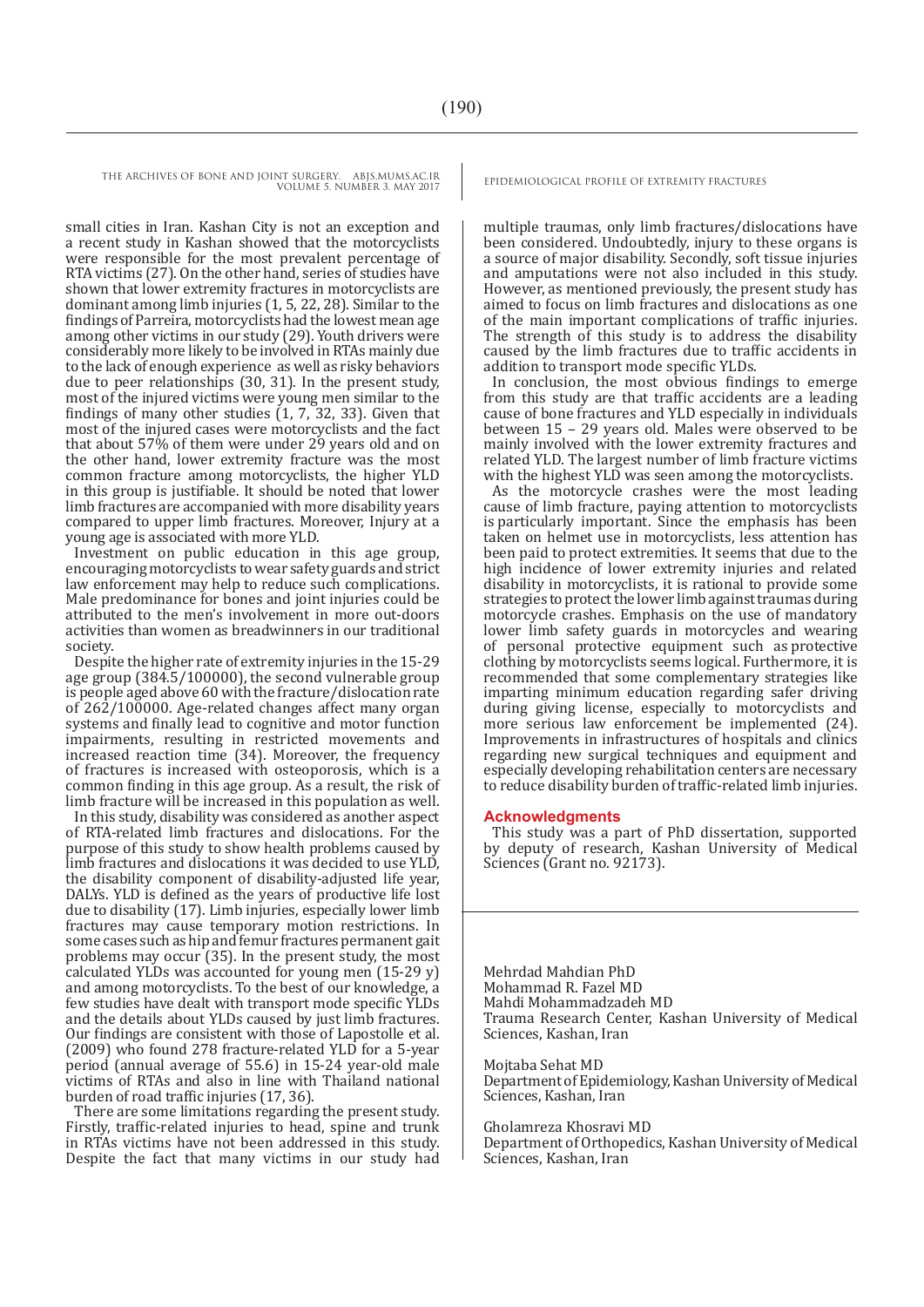#### **References**

- 1. Soroush D, Talebi Deloei M, Reihani H, Vakili V, Mahmoodi Gharaee A, Tafakori A, et al. Characteristics of road traffic injuries in the second largest city of Iran. J Emerg Pract Trauma. 2015; 1(2):48-51.
- 2. Dalal K, Lin Z, Gifford M, Svanström L. Economics of global burden of road traffic injuries and their relationship with health system variables. Int J Prev Med. 2013; 4(12):1442-50.
- 3. World Health Organization. WHO global status report on road safety 2013: supporting a decade of action. Geneva: World Health Organization; 2013.
- 4. Gabbe BJ, Lyons RA, Fitzgerald MC, Judson R, Richardson J, Cameron PA. Reduced population burden of road transport-related major trauma after introduction of an inclusive trauma system. Ann Surg. 2015; 261(3):565-72.
- 5. Zargar M, Khaji A, Karbakhsh M. Pattern of motorcyclerelated injuries in Tehran, 1999 to 2000: a study in 6 hospitals. Eastern Mediterran Health J. 2006; 12(1- 2):81-7.
- 6. Thanni LO, Kehinde OA. Trauma at a Nigerian teaching hospital: pattern and documentation of presentation. Afr Health Sci. 2006; 6(2):104-7.
- 7. Celine TM, Antony J. A study on injuries sustained in road traffic accidents at a tertiary care level. Int J Environ Health Engine. 2014; 3(1):23.
- 8. Ainy E, Soori H, Riahi M, Vahabzadeh E, Mohebi A, Amiri M. The effect of new road traffic laws on fatal and non-fatal injury rates in Iran. Int J Epidemiol Res. 2014; 1(1):16-23.
- 9. Bahadorimonfared A, Soori H, Mehrabi Y, Delpisheh A, Esmaili A, Salehi M, et al. Trends of fatal road traffic injuries in Iran (2004–2011). PLoS One. 2013; 8(5):e65198.
- 10.Hasanzadeh J, Moradinazar M, Najafi F, Ahmadi-Jouybary T. Trends of mortality of road traffic accidents in Fars province, southern Iran, 2004–2010. Iran J Public Health. 2014; 43(9):1259-65.
- 11.Heydari ST, Hoseinzadeh A, Ghaffarpasand F, Hedjazi A, Zarenezhad M, Moafian G, et al. Epidemiological characteristics of fatal traffic accidents in Fars province, Iran: a community-based survey. Public Health. 2013; 127(8):704-9.
- 12.Moharamzad Y, Taghipour H, Hodjati Firoozabadi N, Hodjati Firoozabadi A, Hashemzadeh M, Mirjalili M, et al. Mortality pattern according to autopsy findings among traffic accident victims in Yazd, Iran. Chin J Traumatol. 2008; 11(6):329-34.
- 13.Paravar M, Hosseinpour M, Salehi S, Mohammadzadeh M, Shojaee A, Akbari H, et al. Pre-hospital trauma care in road traffic accidents in kashan, Iran. Arch Trauma Res. 2013; 1(4):166-71.
- 14.Pan RH, Chang NT, Chu D, Hsu KF, Hsu YN, Hsu JC, et al. Epidemiology of orthopedic fractures and other injuries among inpatients admitted due to traffic accidents: a 10-year nationwide survey in Taiwan. Sci

World J. 2014; 2014:637872.

- 15.Elachi IC, Yongu WT, Odoyoh OO, Mue DD, Ogwuche EI, Ahachi CN. An epidemiological study of the burden of trauma in Makurdi, Nigeria. Int J Crit Illn Inj Sci. 2015; 5(2):99-102.
- 16.Jiang Y, Hesser JE. Using disability-adjusted life years to assess the burden of disease and injury in Rhode Island. Public Health Rep. 2012; 127(3):293-303.
- 17.Lapostolle A, Gadegbeku B, Ndiaye A, Amoros E, Chiron M, Spira A, et al. The burden of road traffic accidents in a French Departement: the description of the injuries and recent changes. BMC Public Health. 2009; 9(1):386.
- 18.Naghavi M, Abolhassani F, Pourmalek F, Lakeh MM, Jafari N, Vaseghi S, et al. The burden of disease and injury in Iran 2003. Popul Health Metr. 2009; 7(1):9.
- 19.Murray CJ, Lopez AD. Global burden of disease. Boston: Harvard University Press; 1996.
- 20.Tainio M, Olkowicz D, Teresi G, De Nazelle A, Nieuwenhuijsen MJ. Severity of injuries in different modes of transport, expressed with disabilityadjusted life years (DALYs). BMC Public Health. 2014; 14(1):765.
- 21.Dhondt S, Pirdavani A, Macharis C, Bellemans T, Putman K. Translating road safety into health outcomes using a quantitative impact assessment model. Inj Prev. 2012; 18(6):413-20.
- 22.Batista Fdos S, Silveira LO, Castillo JJ, de Pontes JE, Villalobos LD. Epidemiological profile of extremity fractures in victims of motorcycle accidents. Acta Ortop Bras. 2015; 23(1):43-6.
- 23.Enweluzo GO, Giwa SO, Obalum DC. Pattern of extremity injuries in polytrauma in Lagos, Nigeria. Niger Postgrad Med J. 2008; 15(1):6-9.
- 24.Ganveer GB, Tiwari RR. Injury pattern among non-fatal road traffic accident cases: a cross-sectional study in Central India. Indian J Med Sci. 2005; 59(1):9-12.
- 25.Kara H, Bayir A, Ak A, Akinci M, Tufekci N, Degirmenci S, et al. Trauma in elderly patients evaluated in a hospital emergency department in Konya, Turkey: a retrospective study. Clin Interv Aging. 2014; 9(1):17-21.
- 26.Gichuhi K. Injury pattern among non-fatal road traffic crash victims. East Afr Orthop J. 2007; 1(1):23-5.
- 27.Mahdian M, Sehat M, Fazel MR, Moraveji A, Mohammadzadeh M. Epidemiology of urban traffic accident victims hospitalized more than 24 hours in a level III trauma center, Kashan county, Iran, during 2012-2013. Arch Trauma Res. 2015; 4(2):e28465.
- 28.Lateef F. Riding motorcycles: is it a lower limb hazard? Singapore Med J. 2002; 43(11):566-9.
- 29.Parreira JG, Gregorut F, Perlingeiro JA, Solda SC, Assef JC. Comparative analysis of injuries observed in motorcycle riders involved in traffic accidents and victims of other blunt trauma mechanisms. Rev Assoc Med Bras. 2012; 58(1):76-81.
- 30.Subramanian R. Motor vehicle traffic crashes as a